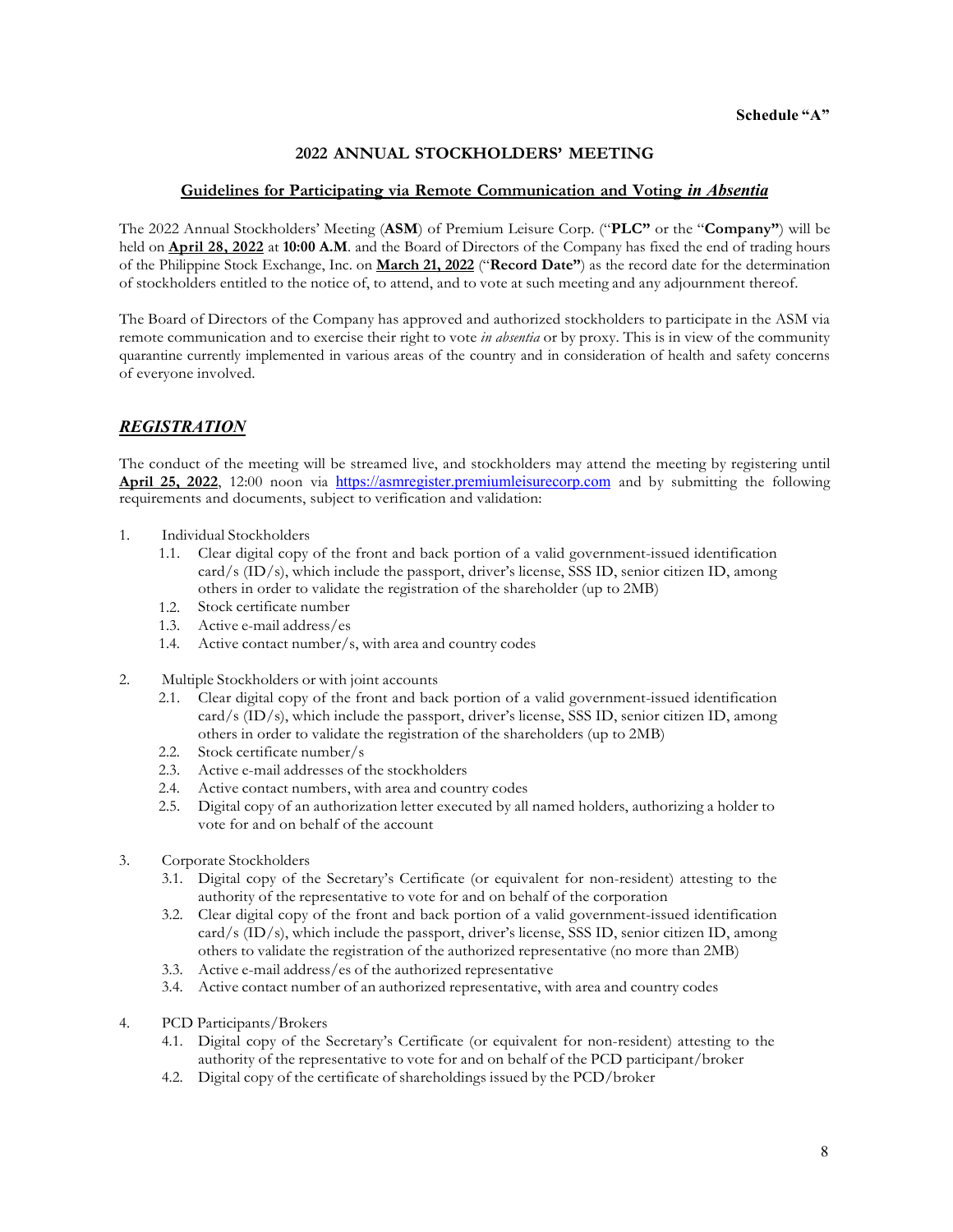- 4.3. Clear digital copy of the front and back portion of a valid government-issued identification card/s (ID/s), which include the passport, driver's license, SSS ID, senior citizen ID, among others to validate the registration of the authorized representative (no more than 2MB)
- 4.4. Active e-mail address/es of the authorized representative
- 4.5. Active contact number of the authorized representative, with area and country codes

Important Reminder: Please refrain from sending duplicate and inconsistent information/documents as these can result in failed registration. All documents/information shall be subject to verification and validation by the Company.

An active/valid email address is required for the registration. Any single email address can be used to register up to five (5) times for multiple shareholdings with the Company under different classifications, i.e., single, joint, multiple/joint, corporate and under broker account. If you have exceeded this number of allowable requests, please contact the Company's Governance and Corporate Affairs Department at (+632) 8662-8888 local 2113 or via email at plc\_governance@bellecorp.com.

#### **ONLINE VOTING**

Stockholders who have successfully registered shall be notified via email of their unique log-in credentials for the voting portal. Stockholders can then cast their votes for specific items in the agenda, as follows:

- 1. Access the voting portal by clicking the link, and log in using the unique credentials sent by email to the email-address of the stockholder provided to the Company.
- $2.$ Upon accessing the portal, the stockholder can vote on each agenda item. A brief description of each item for stockholders' approval are appended as Annex A to the Notice of Meeting.
	- 2.1 A stockholder has the option to vote "Yes", "No", or "Abstain" on each agenda item for approval.
	- 2.2 For the election of directors, the stockholder has the option to vote for all nominees, withhold vote for any of the nominees (abstain), or vote for certain nominees only.

Note: A stockholder may vote such number of his/her shares for as many persons as there are directors to be elected or he may cumulate said shares and give one candidate as many votes as the number of directors to be elected (7 directors for the Company) multiplied by the number of his shares shall equal, or he may distribute them on the same principle among as many candidates as he shall see fit, provided, that the total number of votes cast shall not exceed the number of shares owned by the stockholder.

**Example**: A stockholder who has one hundred (100) shares in the Company will have seven hundred (700) votes (one hundred shares multiplied by seven directors to be elected) to distribute among the candidates. Thus, he or she may 1) divide all votes among all candidates equally; or 2) allocate all votes to one or some candidates in any manner so long as the total number of votes does not exceed seven bundred (700).

- $3.$ Once the stockholder has finalized his or her vote, he or she can proceed to submit the same by clicking the "Submit" button.
- 4. The stockholder can still change and re-submit votes, provided, such new votes are submitted using the same log-in credentials. Previous votes will be automatically overwritten and replaced by the system with the new votes cast.